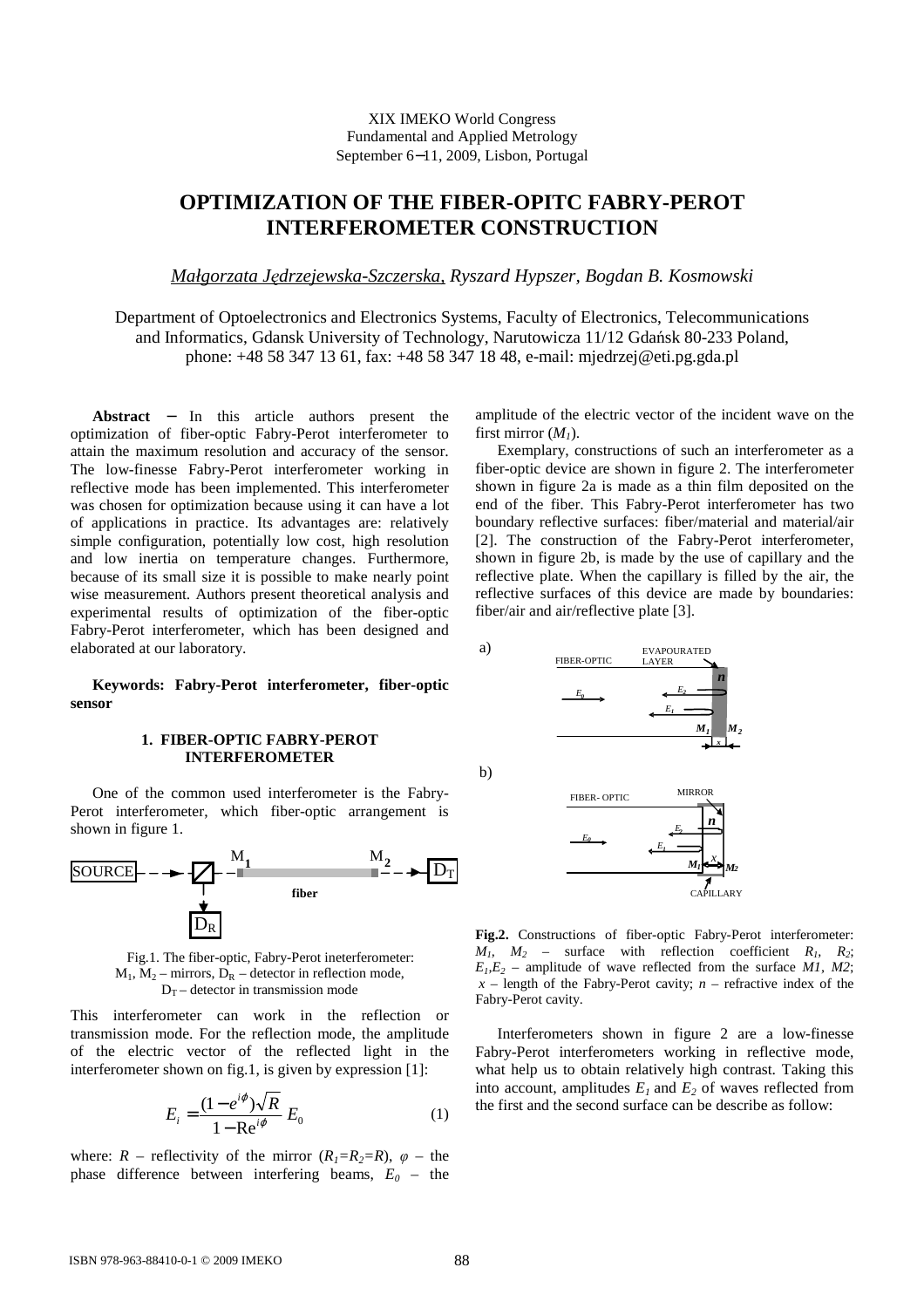$$
E_1 = \sqrt{R_1} E_0
$$
  
\n
$$
E_2 = (1 - R_1) \sqrt{\alpha(x) R_2} \exp\left[-\frac{4\pi j n x}{\lambda}\right] E_0
$$
 (2)

where:  $E_1$ ,  $E_2$  – amplitude of wave reflected from the surface of reflection coefficient respectively *R1*, *R2;*   $x$  – length of the Fabry-Perot cavity,  $n$  – refractive index of the Fabry-Perot cavity,  $\alpha(x)$  – the attenuation coefficient of the optical intensity due to divergence of light beam in the Fabry-Perot cavity.

Optical intensity at the output of such an interferometer can be expressed by [1]:

$$
I_{out} = \langle E E^* \rangle \tag{3}
$$

where:  $E = E_1 + E_2$ ; the brackets  $\langle \rangle$  – denote time averages; the asterisk  $* -$  the complex conjugate.

By substituting from (2), equation (3) can be rewritten as [5]:

$$
I_{out}(v) = I_c [1 + V_0 \cdot \cos(\Delta \varphi(v))]
$$
 (4)

where:  $I_c = I_0 [R_1 + (1 - R_1)^2 \cdot R_2 \alpha(x)]$ ;

 $I_o = E_o^2$  – intensity of light incident on the first boundary surface of the interferometer,  $V_0$  – visibility of the interference pattern in spectral domain is expressed [4]:

$$
V_0 = \frac{2\sqrt{\alpha(x)R_1R_2}(1 - R_1)}{R_1 + (1 - R_1)^2 \alpha(x)R_2}
$$
(5)

#### **3. OPTIMIZATION OF THE INTERFEROMETER CONSTRUCTION**

In order to attain the best metrological parameters in interferometric sensors the most important task is to maximize the visibility of the measured signal *V<sup>0</sup>*

It can be seen that the maximization of the visibility value of the measured signal  $V_0$  can be done by the optimal choose of the Fabry-Perot interferometer construction. The very important problem is the choose of optical parameters of the material from which the cavity is made. The refractive index of the cavity material influences the value of the reflective coefficients of boundaries. Furthermore, the theoretical investigation shows that one of the critical problem of Fabry-Perot construction is the proper fitting of the geometrical dimension of the cavity, because they influence the attenuation coefficient of the optical signal intensity due to divergence of light beam in the Fabry-Perot cavity. The fiber-optic Fabry-Perot ineterferometers can be made with the use of the multimode or singlemode opticfiber.

Using a simplified, geometrical model of rays propagation from a multimode fibre into a interferometer cavity, attenuation  $\alpha(x)$  of the intensity of the optical signal due to the beam divergence can be calculated. If the thickness of the Fabry-Perot cavity is *x*,  $\alpha(x)$  is expressed as :

$$
\alpha(x) = \frac{A^2}{\left[A + 2xtg(\sin^{-1}(NA))\right]^2}
$$
(6)

where:  $A$  – the core radius,  $NA$  – the numerical aperture of the fiber.

Sensing interferometer shown in (Fig.2) can also be built using a singlemode fiber. It should be taken into consideration that divergence of light beam occurring on the end of the singlemode fiber is much higher than that on the multimode fiber. This is caused by diffraction effects, which are predominant in singlemode fibers. When the interferometer cavity length  $x$  is much larger than the diameter of the fiber core *2A*, only the first-order reflected beam from the end of the fibre and a small part of the firstorder reflected beam from the surface will contribute to the interferometric signal. As the mode field diameter is approximated by Gaussian profile then,  $\alpha(x)$  of optical signal due to the beam divergence can be calculated by equation [6]

$$
\alpha(x) = 1 - \exp\left[-\frac{2\omega_0^2}{\omega^2(x)}\right] \tag{7}
$$

where:  $\omega_0$  – the mode field diameter,  $\omega(x)$  – the mode field diameter at the *x* distance.

Authors obtained that the visibility reaches the maximum value when:

$$
R_2 = \frac{R_1}{(1 - R_1)^2} \alpha(x)
$$
 (8)

It can be seen from equation (8) that in order to attain the maximum value of visibility the coefficient  $R_2$  should have very high value ( $R_2 \approx I$ ). Therefore to the define the value of *R1*, which depends on refractive index of the material of interferometer cavity and the fiber, it is possible to estimate from equation (8) the optimal value of the interferometer cavity length.

## **4. EXPERIMENTS**

To verify the theoretical investigation the experimental set-up was designed and built. The system consists of source, an optical processor and the investigated Fabry-Perot interferometer. In low-coherent interferometery, which was used for experiments, it is possible to use time domain or spectral domain signal processing.

When the spectral signal processing is used, the measurement signal can be described as [7]:

$$
I_{out}(v) = S(v)[1 + V_0 \cos(\Delta \phi(v))]
$$
 (8)

where:  $S(v)$  - the spectral distribution of the light source; *V*<sup>0</sup> - visibility of interference fringes,  $\Delta \phi$  (*v*) - the phase difference between interfering beams: *c* <sup>π</sup> <sup>ν</sup> δ  $\phi(v) = \frac{2\pi v \delta}{2\pi v}$ ,

δ – optical path difference, *c* – velocity of the light in vacuum.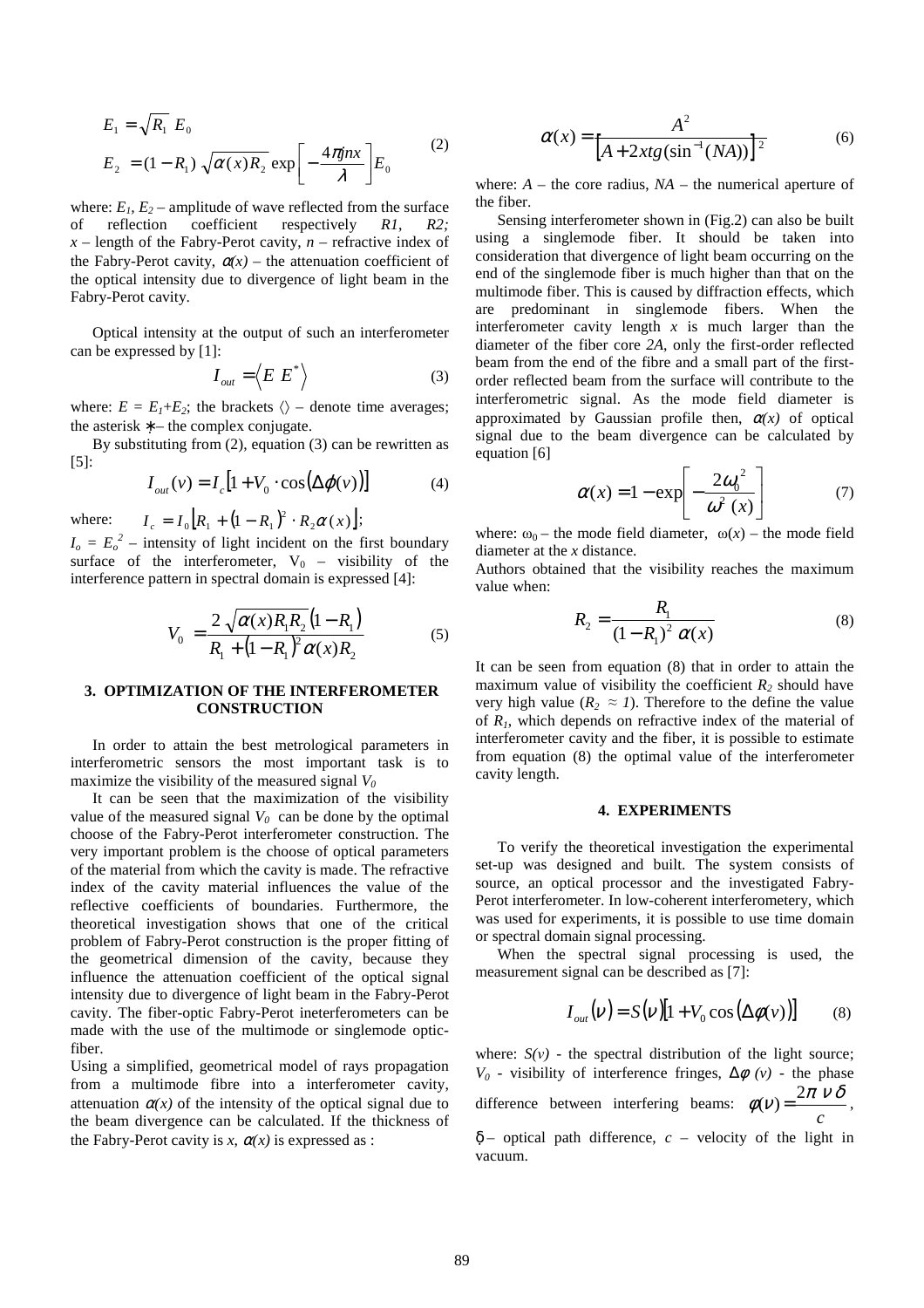If the light source exhibits a Gaussian spectrum, the normalized spectra pattern is predicted to be a cosine function modified by the Gaussian visibility profile, as shown in Fig.3.



**Fig.3.** The signal of low-coherence system with spectral signal processing: a) when  $\Delta\phi = 0$ , b) when  $\Delta\phi > 0$ .  $\delta$  – optical path difference

In the spectral domain signal processing the modulation frequency of the measurement signal gives information about the measurand (equation (8)), as shown in Fig.3. It can be noted that for  $\Delta \phi = 0$  there is no spectral modulation (Fig.3a)). If the phase difference between the interfering beams varies from zero, the function takes the form of the cosine curve (Fig.3b). The spacing of adjacent transmission peak is proportional to the inverse of the optical path difference  $(I/\delta)$ . In this processing, it is necessary to use special measurement equipment and mathematical treatment of the measurement signal.

Authors employed processing of the optical measurement signal in the spectral domain, because of two important advantages. Firstly, such a processing does not need any mechanical elements which established precise displacement. Secondly, it is immune for any change of the optical transmission of the system. The measurement signal  $S(V)$  processing is based on the channelled spectrum technique. When extrinsic Fabry-Perot interferometer is illuminated by a low-coherent source, the reflection spectrum is modulated by the interference signal from the cavity. [8]

In the experimental set-up is shown in figure 4. In the system as a broadband source a superluminescent diodes with Gaussian spectral density was used (SLD type S1550- G-I-10 with central wavelength  $\lambda_0 = 1560$  nm, spectrum width at half maximum  $\Delta\lambda=45$  nm, produced by SUPERLUM). As an optical processor the optical spectrum analyzer was implemented (Optical Spectrum Analyzer Ando AQ6319 with wavelength resolution of 1 nm, wavelength accuracy of  $\pm 10$  pm and close-in dynamic range of 60 dB at peak  $\pm 100$  pm).



**Fig.4.** The experimental set-up.

The low-finesse fiber-optic Fabry-Perot interferometer was applied as a sensing head, whose construction is shown in figure 2b. The theoretical investigation proved that the use of singlemode fiber should have been the most efficient. Hence, investigated sensors were made from such a fiber, the silicon capillary and a silver mirror. The interferometer consist of the optic-fiber with uncoated end, which has a reflectance of 0,04. The second reflectance surface is made by the silver mirror with reflectance of 0,99. Therefore, authors got system configuration solution close to optimum. Figures 5a and 5b show the measured signal from the fiberoptic Fabry-Perot interferometer illuminated by the low coherent source.



**Fig.5.** Measured signal from the low-coherent fiber-optic Fabry-Perot interferometer: a) with arbitrarily chosen the length of interferometer cavity; b) with the optimal length of interferometer cavity.

In figure 5a the measured signal form the the low-coherent fiber-optic Fabry-Perot interferometer with the arbitrarily chosen length of interferometer cavity is shown. The signal from the interferometer with the optimal length of the interferometer cavity is presented in figure 5b.

It can be noted that the signal from the interferometer with the optimal construction has bigger difference between the minimum  $(I_{min})$  and maximum  $(I_{max})$  values of the signal than that with the random geometrical dimensions.

For the first interferometer with measured signal shown in figure 5a, the visibility is:  $V_0 = 0.67$  and for the second, which measured signal is shown in figure 5b, the visibility has value:  $V_0 = 0.99$ .